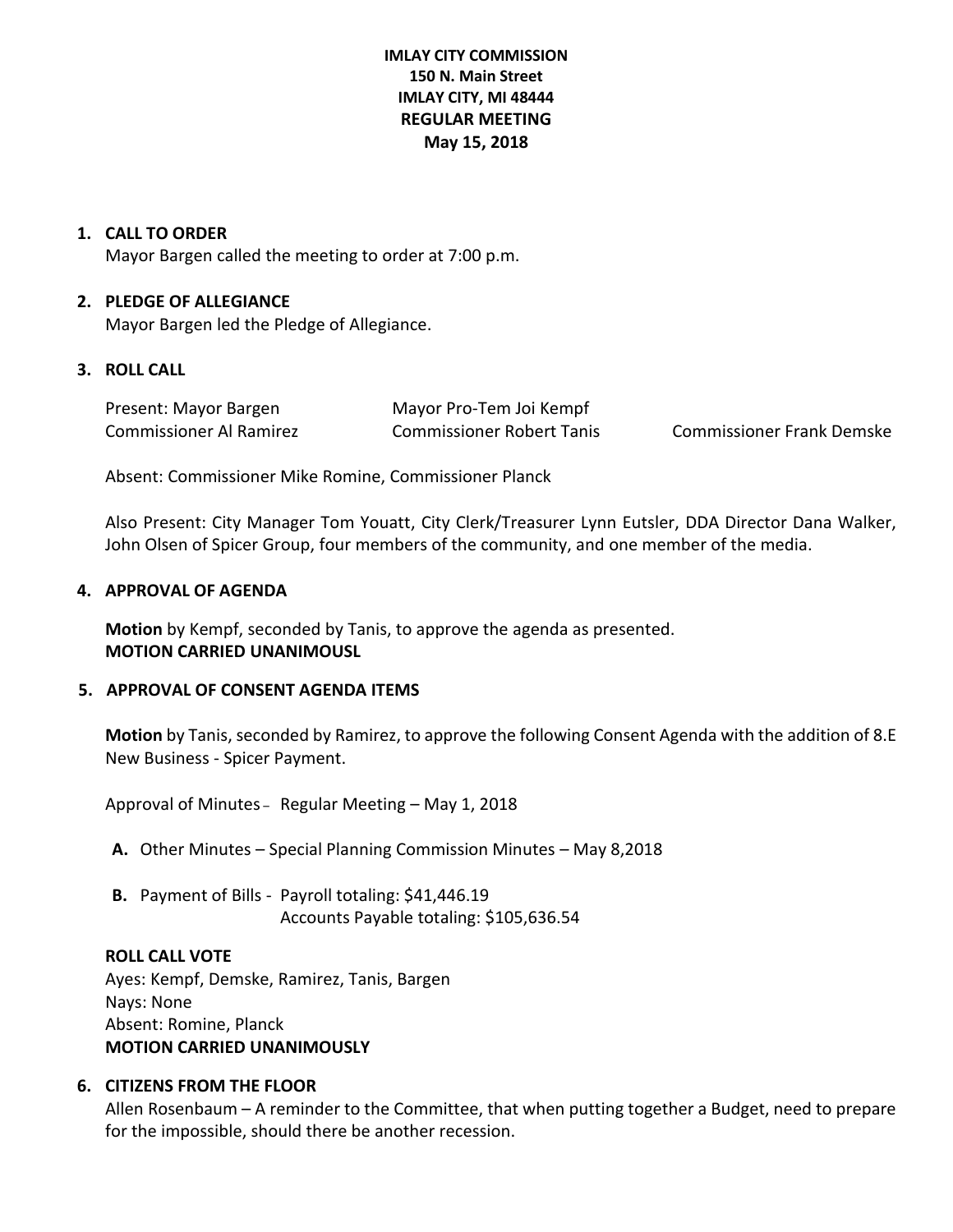## **7. PUBLIC HEARING – FY2018-2019 – Budget and Set Supporting Millage Rates**

Mayor Bargen opened the Public Hearing at 7:02 pm

City Manager Tom Youatt reviewed the budget with the Commissioners. Millage Rate remains the same at 17.72 mills and 2.2750 MILLS FOR Street and Sidewalk Improvements. Revenues: \$6,811,000.00 Expenditures: \$6,647,100.00 Excess Revenue: \$163,900.00

Mayor Bargen closed the Public Hearing at 7:11 pm

## **8. OLD BUSINESS**

## **A. Resolution 2018-7 – Resolution to Adopt FY2018-19 Budget and Set Supporting Millage Rates**

**Motion** by Tanis, seconded by Demske, to approve Resolution 2018-7 to adopt FY2018-19 Budget and Set Supporting Millage Rates as approved by the City Commission in the Public Hearing.

### **ROLL CALL VOTE**

Ayes: Demske, Ramirez, Tanis, Kempf, Bargen Nays: None Absent: Romine, Planck **MOTION CARRIED UNANIMOUSLY**

## **B. Resolution 2018-8 – Ratifying Bond Proposal**

City Manager Tom Youatt advised that Miller, Canfield, Paddock and Stone, Plc, suggested a change in the wording of the Bond Proposal for the August Ballot to support a millage for funding of a new Fire Hall.

**Motion** by Kempf, seconded by Tanis, to approve Resolution 2018-8 Ratifying the Bond Proposal.

**ROLL CALL VOTE** Ayes: Ramirez, Tanis, Kempf, Demske, Bargen Nays: None Absent: Romine, Planck **MOTION CARRIED UNANIMOUSLY**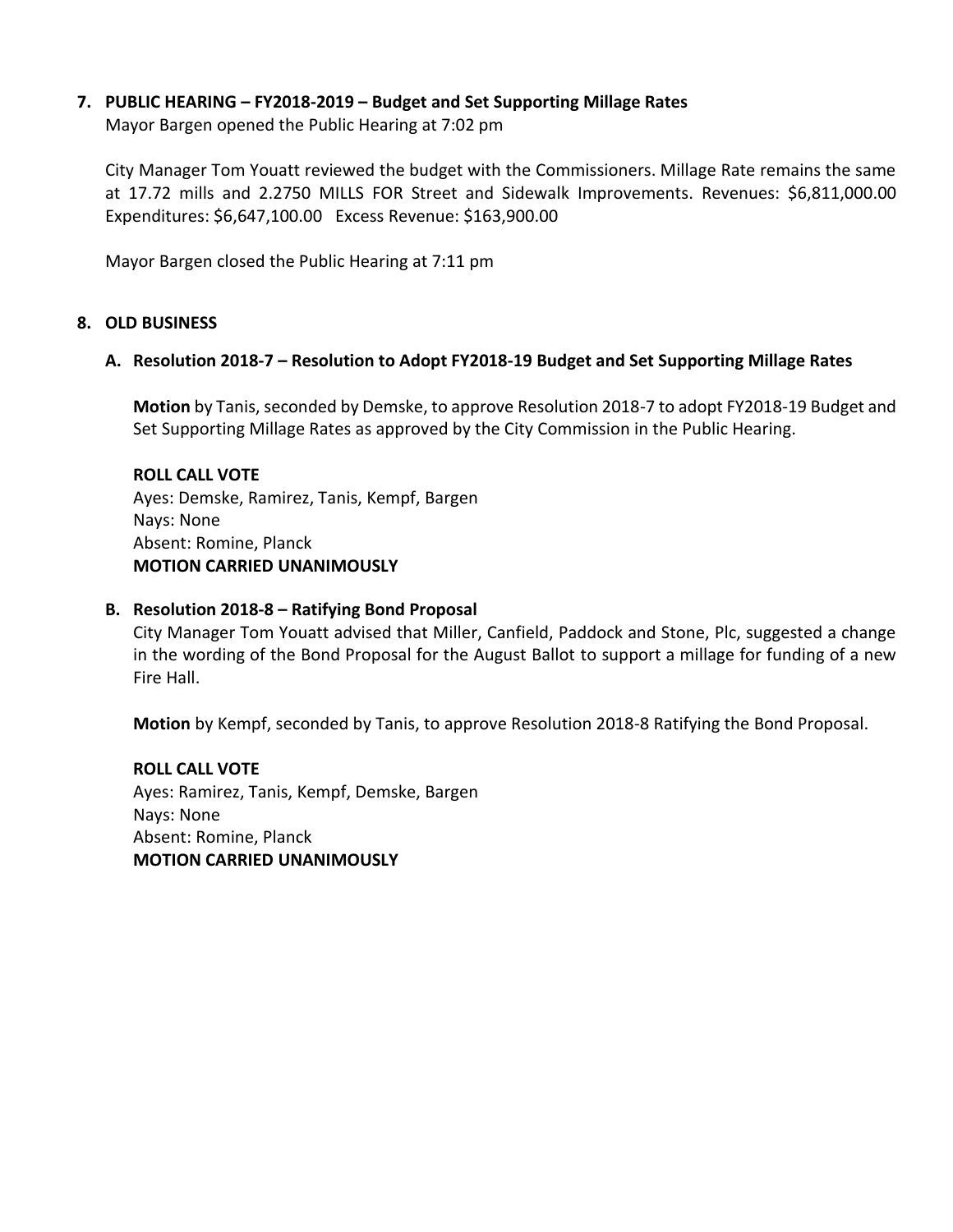## **C. Pavement Markings Bids**

City Manager Tom Youatt reported the Bids for the Pavement Markings were opened on Wednesday, May 9, 2018. Two bids were submitted as follows: PK Contracting at \$20,365.00 and M & M Pavement Marking at \$8113.37. After review of the Bids by Ed Priehs, DPW Superintendent, it was noticed that M & M Pavement had left out an item. They were given opportunity to correct and the new amount is \$ 11,639.56. M & M Pavement still being the lowest bidder, is being recommended for the job.

**Motion** by Ramirez, seconded by Tanis, to award the Bid for Pavement Markings to M & M Pavement Marking, in the amount of  $$11,639.56$  as presented.

## **ROLL CALL VOTE**

Ayes: Ramirez, Tanis, Kempf, Demske, Bargen Nays: None Absent: Romine, Planck **MOTION CARRIED UNANIMOUSLY**

## **D. Springfield Sales Agreement**

City Manager Tom Youatt presented a Real Estate Sales Agreement from Springfield Industries to purchase City owned Property adjacent to Springfield Industries, in the amount of \$100,000.00. The City Attorney, David Churchill drafted the agreement. A Due Diligence clause was added to the contract and also included were the Covenants (Restrictions). Both of these protect the City.

**Motion** by Ramirez, seconded by Tanis, to accept the Purchase Agreement from Springfield Industries for the amount of \$100,000.00 as presented.

**ROLL CALL VOTE** Ayes: Tanis, Kempf, Demske, Ramirez, Bargen Nays: None Absent: Romine, Planck **MOTION CARRIED UNANIMOUSLY**

## **E. Spicer Group Payment- Imlay City Assisted Living Plan Review**

**Motion** by Demske, seconded by Ramirez, to approve the payment to the Spicer Group for Final Site Plan Review, in the amount of \$9,441.06 as presented.

# **ROLL CALL VOTE** Ayes: Demske, Ramirez, Tanis, Kempf, Bargen Nays: None Absent: Romine, Planck **MOTION CARRIED UNANIMOUSLY**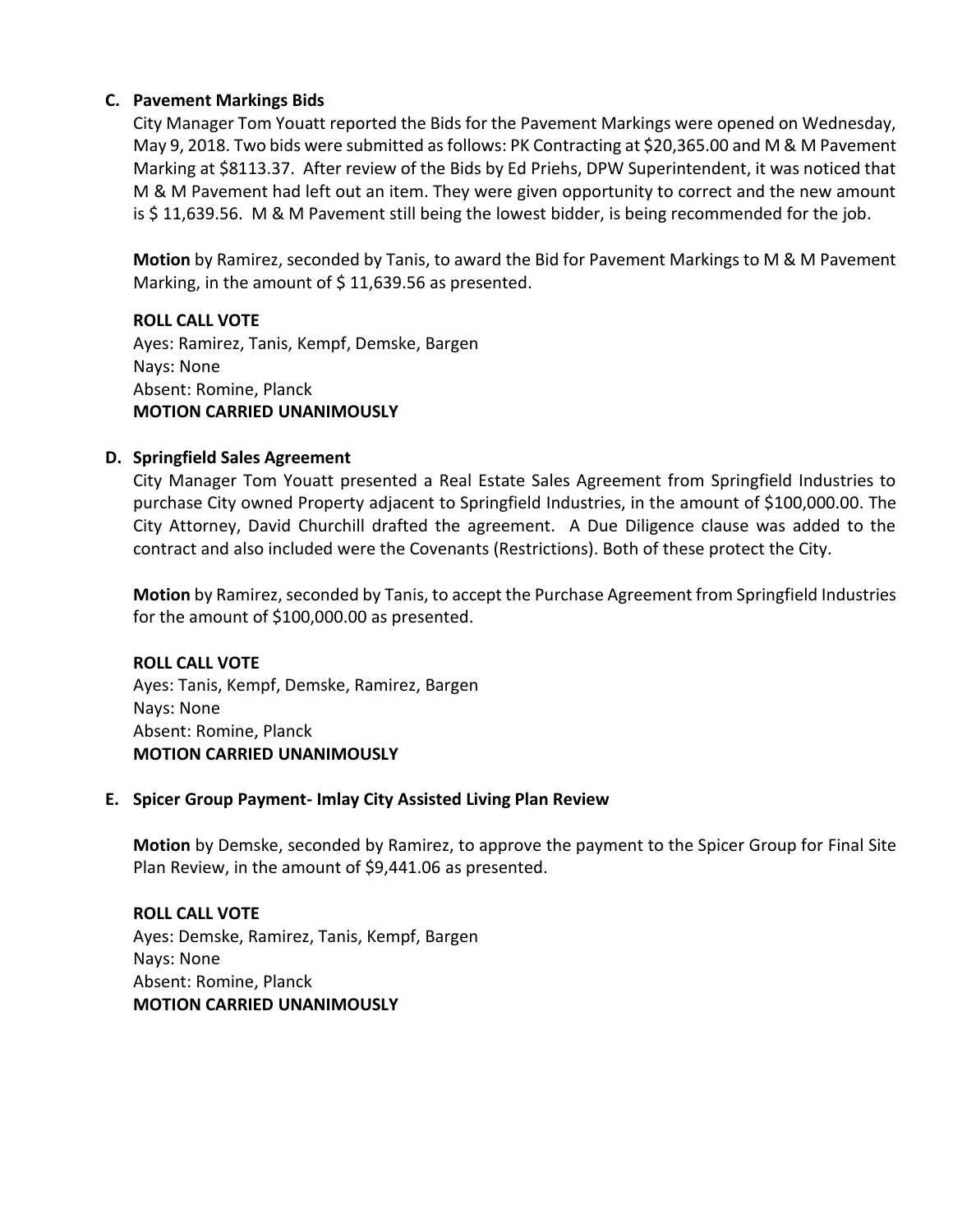#### **9. NEW BUSINESS**

**A. Resolution 2018-6 – To Waive Interest and Penalty Associated with not filed Property Transfer Affidavits (PTA) Form 2766**

**Motion** by Tanis, seconded by Demske, to approve Resolution 2018-6 as presented.

**ROLL CALL VOTE** Ayes: Tanis, Kempf, Demske, Ramirez, Bargen Nays: None Absent: Romine, Planck **MOTION CARRIED UNANIMOUSLY**

### **B. Assisted Living Infrastructure Bid**

City Manager Tom Youatt presented the Bid Openings for S. Almont Sanitary Sewer Extension and Assisted Living Facility Water Main Extension as follows: Kennedy Excavating \$209,159.34 and Superior Excavating \$185,362.00. The Builder, Deshano Group, has since decided to Bid out the Water Main Extension themselves. The two companies were asked to offer a Bid for the Sewer Extension only and the bids are as follows: Kennedy Excavating \$141,000.00 and Superior Excavating \$110,243.00.

Motion by Demske, seconded by Ramirez to accept the bid from Superior Excavating in the amount of \$110,243.00 as presented.

**ROLL CALL VOTE** Ayes: Kempf, Demske, Ramirez, Tanis, Bargen Nays: None Absent: Romine, Planck **MOTION CARRIED UNANIMOUSLY**

**C. Reappoint Heather Sample, Stu Davis, Deanna Davis and Frank Demske to the Parks & Recreation Board with the term to expire June 2020**

**Motion** by Ramirez, seconded by Tanis to reappoint Heather Sample, Stu Davis, Deanna Davis, and Frank Demske to the Parks and Recreation Board as presented. **MOTION CARRIED UNANIMOUSLY**

#### **D. Reappoint John Lengemann to the Planning Commission with the term to expire June 2021**

**Motion** by Tanis, seconded by Demske to reappoint John Lengemann to the Planning Commission as presented.

**MOTION CARRIED UNANIMOUSLY**

**E. Reappoint John Lengemann and Earl Gass to the Zoning Board of Appeals with the term to expire June 2021**

Motion by Tanis, Seconded by Demske to reappoint John Lengemann and Earl Gass to the Zoning Board of Appeals as presented.

#### **MOTION CARRIED UNANIMOUSLY**